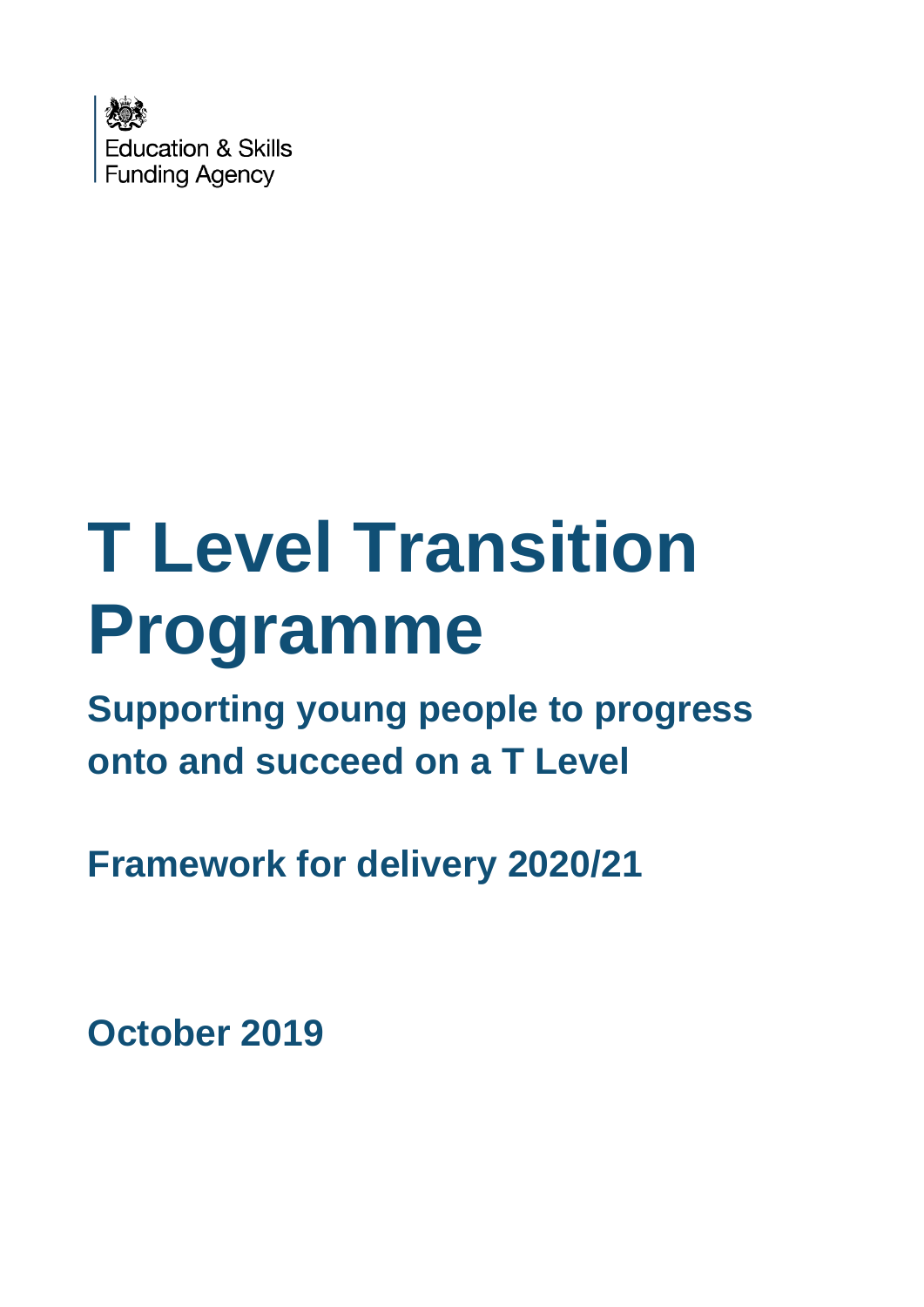# **Contents**

| Foreword by Michelle Donelan MP, Parliamentary Under Secretary of State for Children<br>and Families | 3  |
|------------------------------------------------------------------------------------------------------|----|
| Introduction                                                                                         | 5  |
| Who is the T Level Transition Programme for?                                                         | 6  |
| Age range                                                                                            | 6  |
| Target group                                                                                         | 6  |
| What should the T Level Transition Programme provide?                                                | 8  |
| Core content                                                                                         | 8  |
| Tailoring the programme                                                                              | 8  |
| Diagnostic and guidance period                                                                       | 9  |
| <b>English and Maths</b>                                                                             | 10 |
| Work experience and preparation                                                                      | 10 |
| High quality work experience                                                                         | 10 |
| Work preparation and employability skills development                                                | 11 |
| Route-based work-related projects                                                                    | 11 |
| <b>Introductory Technical Skills</b>                                                                 | 12 |
| Pastoral support and personal development                                                            | 13 |
| Additional flexible content                                                                          | 13 |
| Achievement                                                                                          | 15 |
| Progress and achievement on the Transition Programme                                                 | 15 |
| Progression to a T Level                                                                             | 15 |
| Planned hours and funding                                                                            | 16 |
| Duration                                                                                             | 16 |
| <b>Planned hours</b>                                                                                 | 16 |
| Core aim                                                                                             | 17 |
| Retention                                                                                            | 17 |
| <b>Ensuring quality</b>                                                                              | 18 |
| Monitoring                                                                                           | 18 |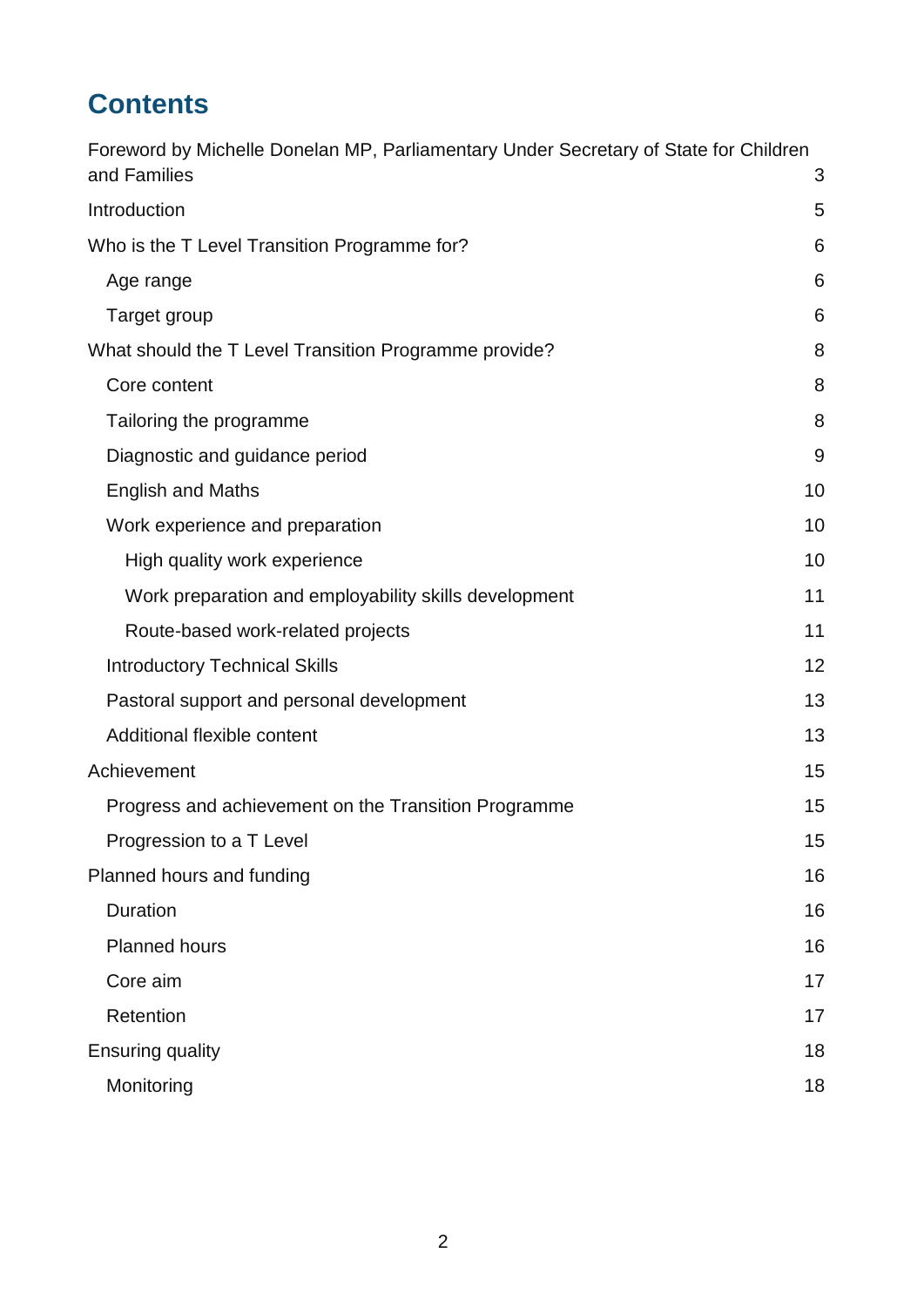# <span id="page-2-0"></span>**Foreword by Michelle Donelan MP, Parliamentary Under Secretary of State for Children and Families**



T Levels are at the centre of our plans for technical education reform and are intended to provide new, world-class technical education. They will be rigorous, stretching level 3 study programmes based on recognised, employer-led standards. As such, they will help young people to gain the higher skills and knowledge that they and employers need to succeed. This in turn will increase our nation's productivity and create a more productive economy.

Not all young people will be ready to start a T Level at 16 without further preparation. We owe it to these young people to provide them with the additional knowledge and support that they need to progress onto T Levels and subsequently to fulfilling careers. I am delighted that we are introducing the T Level Transition Programme from September 2020, an exciting new type of 16 to 19 study programme to give young people effective, tailored preparation specifically to help students to progress onto and succeed on a T Level. By increasing the number of young people who are able to progress onto a T Level, the T Level Transition Programme will support our ambition to boost further education over the next decade. This will benefit young people and help to deliver the skills our economy needs.

We are taking a phased approach to implementing the T Level Transition Programme – working with a small number of schools, colleges and training companies on first delivery – so that we can develop and share good practice to make it as innovative and effective as possible. We will also use this phased approach to work with the sector in developing a future programme that ensures all students are consistently prepared to progress to a T Level, through an appropriate technical curriculum. This Framework sets out guidance and expectations for these early schools, colleges and training companies on how the programme should be delivered in academic year 2020/21.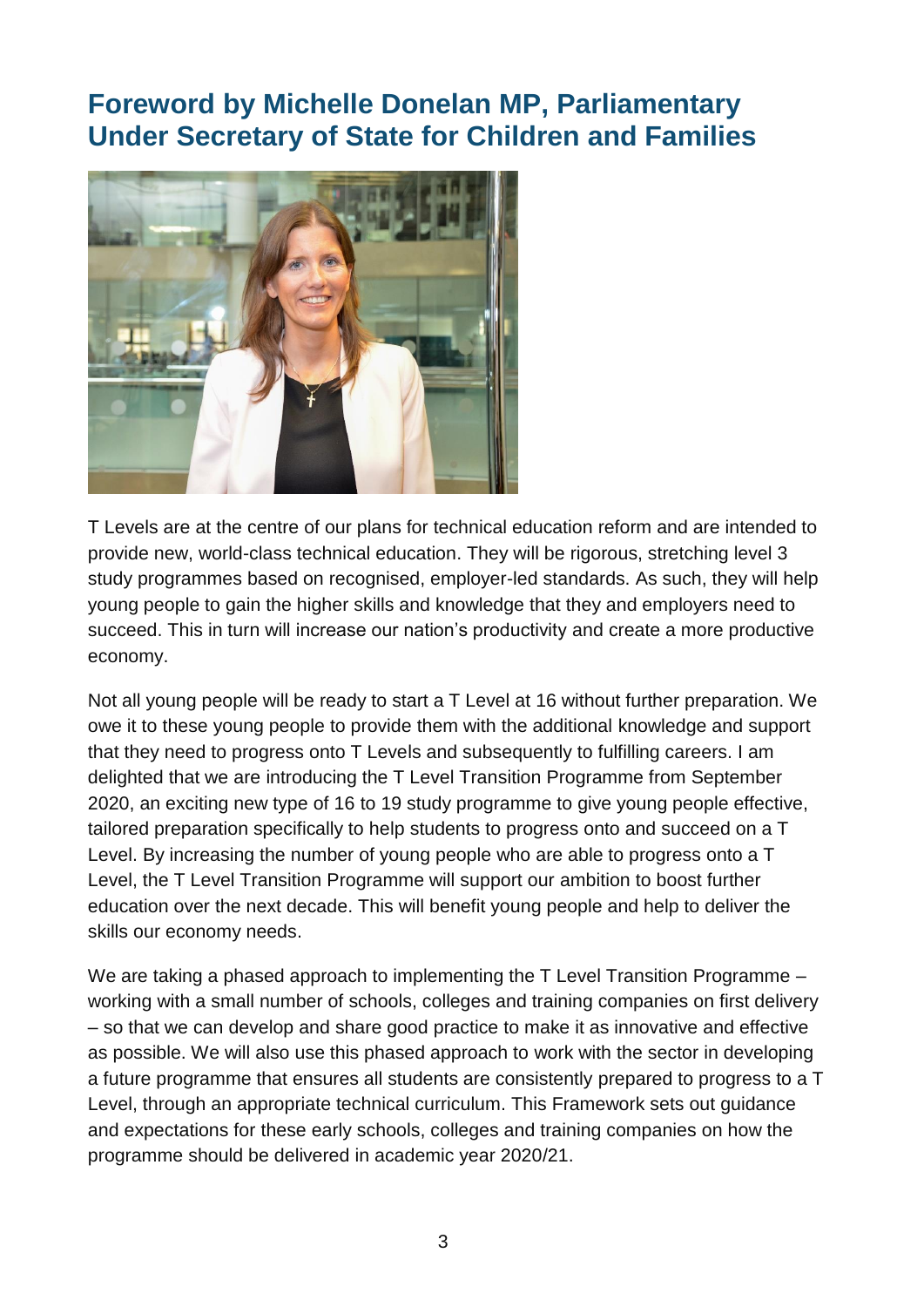We are fortunate that there is a wealth of experience and good practice in the sector in building effective programmes to support progression to level 3 study. We have drawn on this practice in designing the T Level Transition Programme and we want schools, colleges and training companies to build on this to develop their own strong T Level Transition Programmes that are effective in preparing students for T Levels.

I am committed to ensuring that as many young people as possible are able to benefit from T Levels. The T Level Transition Programme will be key to this. I look forward to working with you as it develops to meet young people's needs.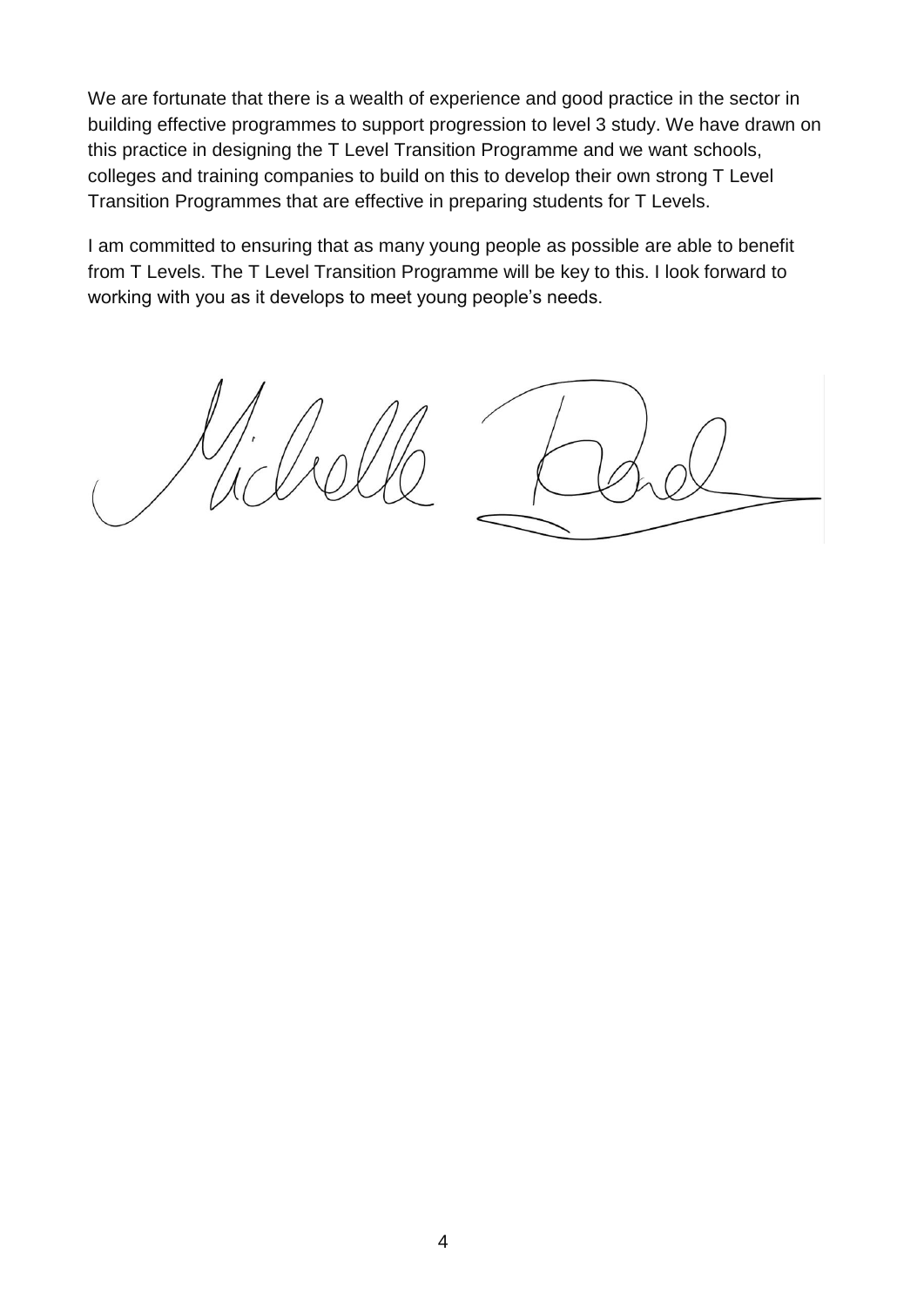# <span id="page-4-0"></span>**Introduction**

- 1. The T Level Transition Programme is a new type of 16 to 19 study programme, specifically designed to develop the skills, experience, knowledge and behaviours to support progression onto and success on a T Level. It is targeted at students who are not ready to start a T Level but have the potential to progress onto one following a tailored preparation programme. We expect the T Level Transition Programme to be a full-time study programme lasting up to a standard academic year in most cases.
- 2. The T Level Transition Programme will be introduced through phased implementation from September 2020, working initially with a small number of volunteer T Level schools, colleges and training companies, to explore different approaches to delivery and develop good practice in effectively preparing students for a T Level. We will scale up the number of institutions delivering the Transition Programme as T Levels are rolled out. Following our stakeholder engagement to date, we will work closely with the first Transition Programme schools, colleges and training companies and wider stakeholders on its continued development.
- 3. This Framework sets out information and expectations for how the T Level Transition Programme should be delivered in academic year 2020/21, for those T Level schools, colleges and training companies taking part in its phased implementation. These expectations include the key components that are nationally set, to provide a broad foundation for T Levels, whilst allowing schools, colleges and training companies the flexibility to put together the most appropriate and effective programmes to meet the needs of their own students.
- 4. Schools, colleges and training companies should use the Framework as a guide to support the development of their T Level Transition Programmes. Our work with schools, colleges and training companies during phased implementation to identify good practice will inform future iterations of the Framework.
- 5. This document applies to England only and should be read alongside the [16 to 19](https://www.gov.uk/guidance/16-to-19-education-funding-guidance)  [funding guidance and rules](https://www.gov.uk/guidance/16-to-19-education-funding-guidance) published by the ESFA and the [16 to 19 study](https://www.gov.uk/government/publications/16-to-19-study-programmes-guide-for-providers/)  [programme guidance.](https://www.gov.uk/government/publications/16-to-19-study-programmes-guide-for-providers/)
- 6. In this document, we refer to "T Level Transition Programme" and "Transition Programme" interchangeably. In phased implementation, we will work with schools, colleges and training companies on how they will market and name the programme locally and on how the programme's local branding fits alongside the branding of T Levels.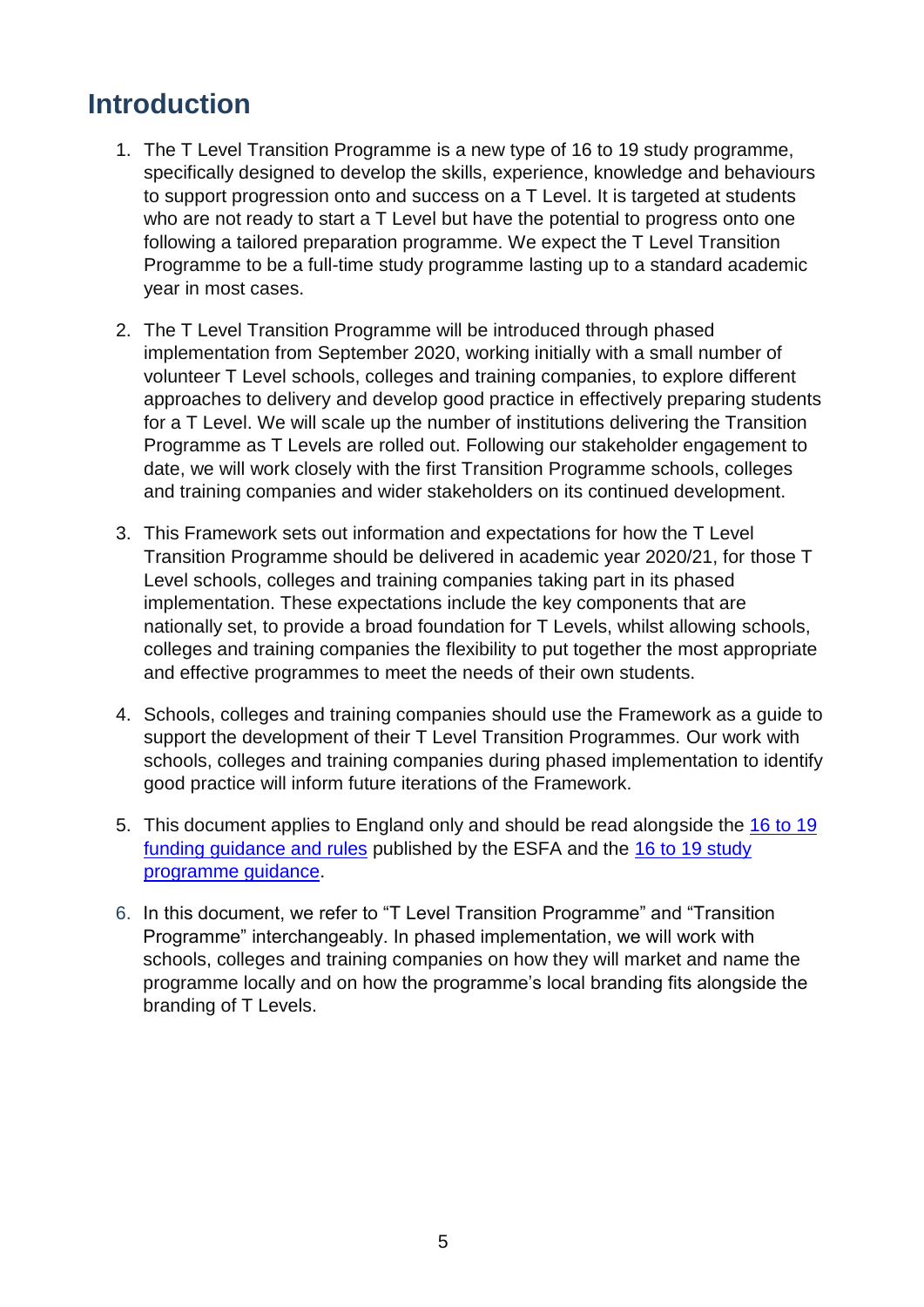# <span id="page-5-0"></span>**Who is the T Level Transition Programme for?**

7. This Framework sets out the intended core target group for the T Level Transition Programme, within which schools, colleges and training companies have a degree of discretion where they believe a student has the potential to progress on to a T Level. This should enable schools, colleges and training companies to recruit the young people for whom this provision would be the most effective preparation for T Levels.

### <span id="page-5-1"></span>**Age range**

8. The T Level Transition Programme is available for young people aged 16 to 19 and for young people with Education, Health and Care Plans up to age 24. However, when enrolling students onto the Transition Programme, schools, colleges and training companies need to consider that these students will need to be eligible to receive 16 to 19 funding throughout their subsequent T Level. This would require them to start their T Level no later than the academic year in which they are 18, unless they have an Education, Health and Care Plan.

## <span id="page-5-2"></span>**Target group**

- 9. The aim of the T Level Transition Programme is to prepare students to progress onto and succeed on their chosen T Level. A range of different programmes support young people, so we want to ensure that the Transition Programme is targeted at those who will benefit most from it.
- 10.The core target group are students who are not ready to start a T Level but have the potential to progress onto one following a tailored preparation programme; specifically students who:
	- are able to demonstrate an aptitude and keenness to progress onto studying a T Level;
	- need further support to address barriers to accessing a T Level due to prior attainment, pastoral issues or personal development needs – that can realistically be delivered within the duration of the Transition Programme;
	- would benefit from the additional time the Transition Programme allows to build their knowledge and skills in English and Maths, in order to achieve their Level 2 by the end of their compulsory education or training;
	- learn better in a predominantly classroom/workshop-based environment rather than the workplace.
- 11.The T Level Transition Programme is not intended for:
	- those who have the skills and experience needed to start a T Level without the need for an additional transition year;
	- those who are not expected to be ready for a T Level by the end of the Transition Programme, for example, those who require very intensive support or have barriers that cannot realistically be addressed within a transition year;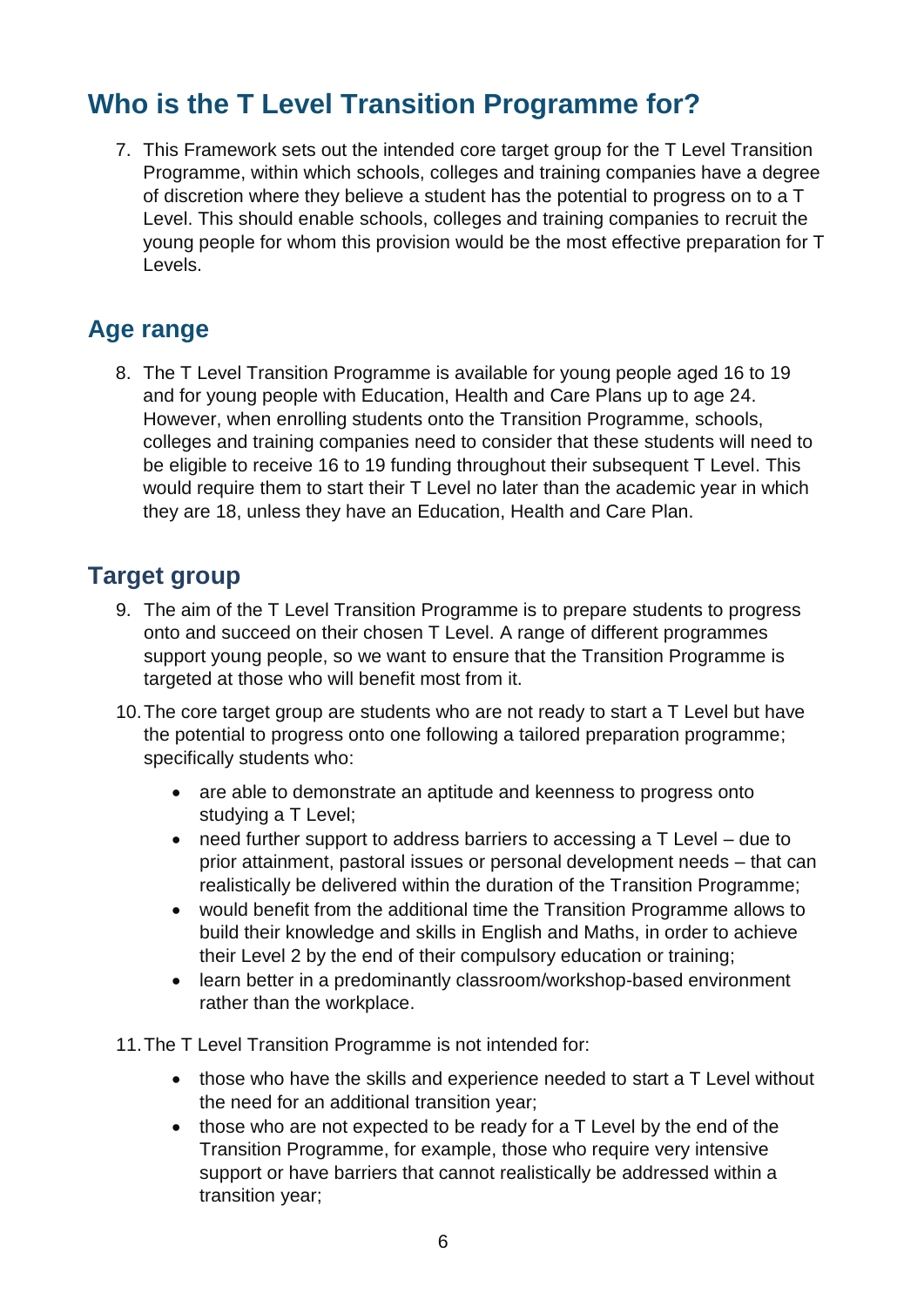- students with a desire for, and who might be better suited to, other more work-based technical provision such as an apprenticeship or traineeship.
- 12.We will monitor the prior attainment of students enrolled on the T Level Transition Programme and how this aligns with the intended core target group. In addition, we will review learner information on disability, gender, ethnicity and other relevant protected characteristics, to ensure that young people in the core target group with these characteristics are able to access and benefit from the Transition Programme, and to monitor the impacts upon them to inform future development of the programme. We will monitor this data to ensure that the Transition Programme is meeting its policy aim of preparing students for progression onto T Levels, and we will review whether we need to make further changes in light of this monitoring. See section on monitoring for further information.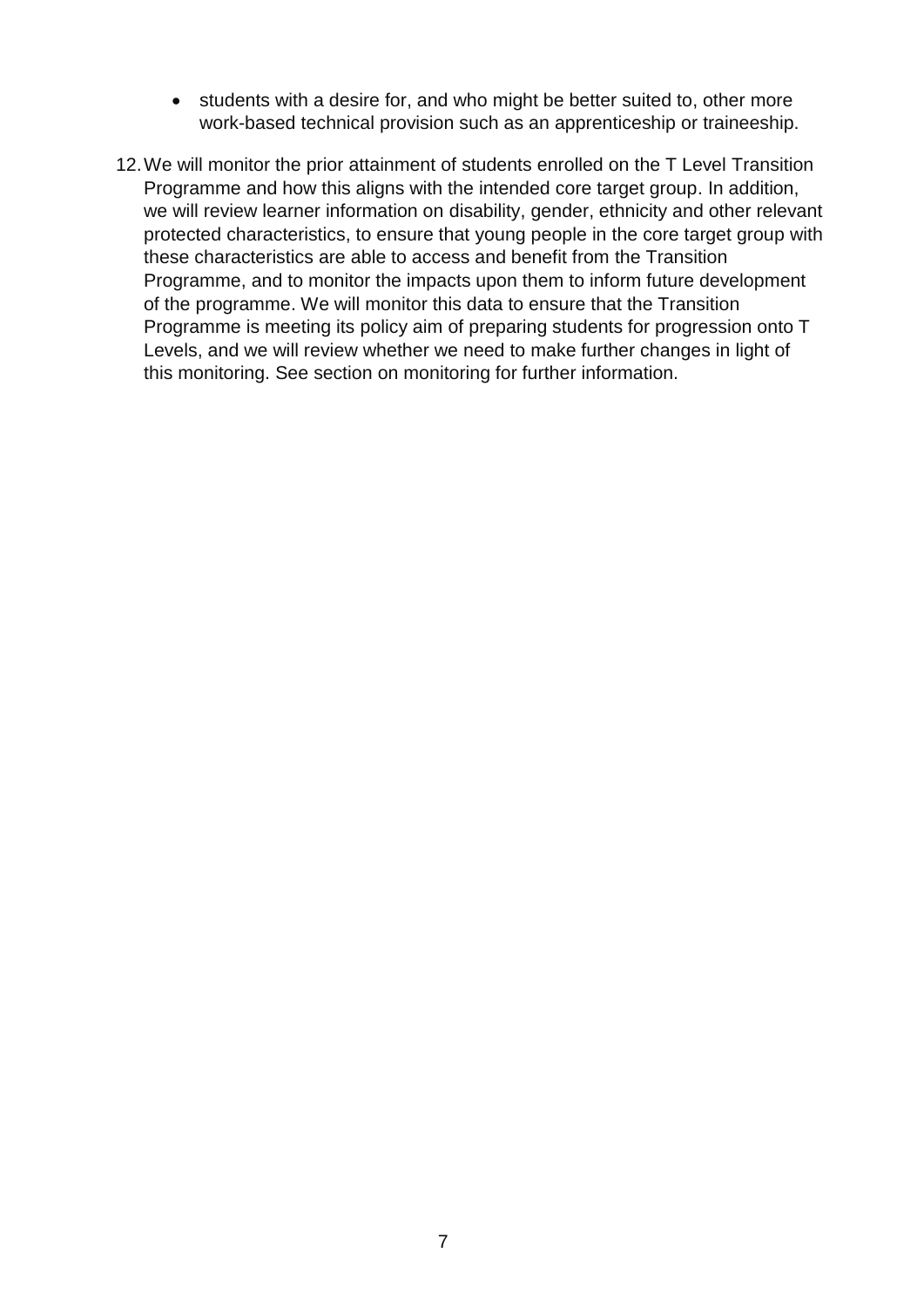# <span id="page-7-0"></span>**What should the T Level Transition Programme provide?**

#### <span id="page-7-1"></span>**Core content**

13.The T Level Transition Programme consists of five core components which are tailored to the needs of individual students:

| <b>Diagnostic and</b><br>guidance period            | . To assess students' capability and support needs in order to<br>tailor their Transition Programme to address these needs<br>. Help students decide which T Level route they want to<br>prepare for                 |
|-----------------------------------------------------|----------------------------------------------------------------------------------------------------------------------------------------------------------------------------------------------------------------------|
| <b>English and maths</b>                            | • For students who do not hold at least a GCSE grade 4 in<br>English and/or maths and are required to continue studying<br>as per the condition of funding.                                                          |
| <b>Work experience and</b><br>preparation           | . To develop the skills, behaviours, attitude and confidence<br>that will be needed for students to complete the T Level<br>Industry Placement.                                                                      |
| <b>Introductory technical</b><br><b>skills</b>      | . Introductory skills and concepts to prepare students for the<br>T Level route they wish to progress to.                                                                                                            |
| <b>Pastoral support and</b><br>personal development | . Relevant and meaningful support to address barriers to<br>education, support emotional and/or mental health<br>difficulties, and support the development of study skills, and<br>reflective and resilience skills. |

## <span id="page-7-2"></span>**Tailoring the programme**

- 14.We expect schools, colleges and training companies to bring these components together and integrate them in the most effective way to engage and support individual students, and provide stretch and challenge to prepare them for T Level study. We expect schools, colleges and training companies to work with young people from the outset to assess their individual needs and aspirations and tailor a programme that meets those needs, and takes account of the T Level route into which they want to progress.
- 15.We expect the diagnostic and guidance period to be at the start of the Transition Programme (see below) but do not expect the other components to be delivered sequentially and some may last the duration of the programme. The duration of each component may not be the same for all students. For instance, some students may need more time for English and maths than others.
- 16.We do not expect generic skills (e.g. problem solving, critical thinking) to be taught in isolation but developed in the context of gaining and applying knowledge, for example through the teaching of technical skills and/or English and maths.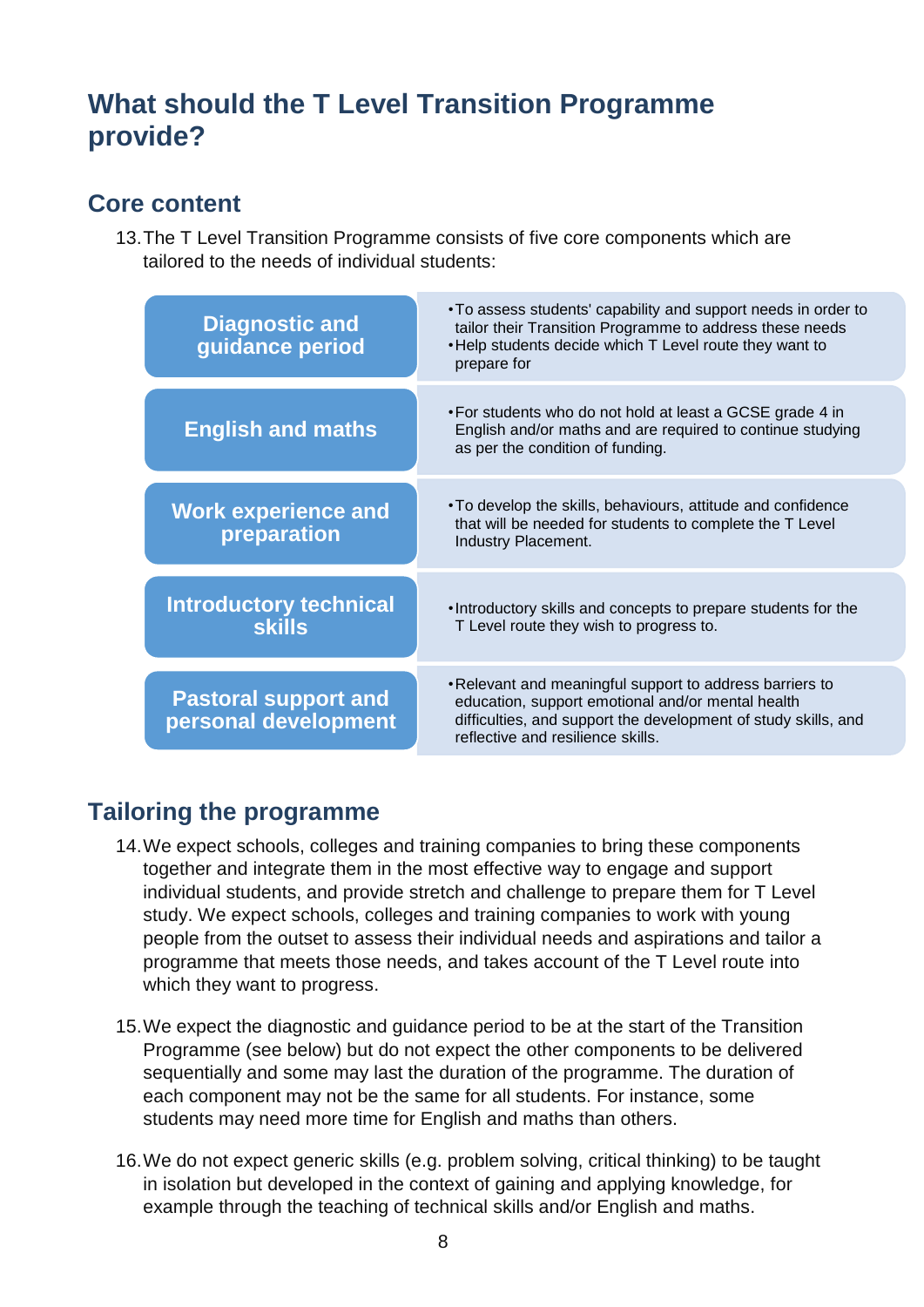- 17.Whilst we expect this to be a tailored programme to prepare students for their preferred T Level route, we recognise that schools, colleges and training companies will need to deliver their programmes in a viable way that fits their circumstances. For example:
	- Delivering it through different classes or groups each preparing for a T Level route, where student volumes permit;
	- Grouping students across routes for some components, when this is the most practical (e.g. for study skills, English and maths, personal development classes) or grouping students across specific routes (e.g. for technical skills);
	- Tailoring the programme through setting route-specific projects, where student volumes are small.

## <span id="page-8-0"></span>**Diagnostic and guidance period**

- 18.The T Level Transition Programme should begin with an intensive diagnostic and guidance period, during which schools, colleges and training companies take a holistic approach to understanding the needs of individual students, to ensure the Transition Programme provides the right support to give them the best chance of progressing onto their chosen T Level. This is crucial so that schools, colleges and training companies can agree an individual learning plan with students and tailor the other four components to meet the student's needs. The aim of this period is twofold:
	- To assess students' individual capabilities, prior attainment and pastoral support needs, including any inter-agency support required;
	- To help students decide, or confirm, which T Level route they wish to prepare for, through, for instance, tasters of different routes and careers guidance.
- 19.Where students have a preferred T Level in mind when they enrol, this period should also help students determine whether this is the right route for them. Where they are undecided, it should help them to consider different options. Schools, colleges and training companies may already offer tasters as part of their preenrolment marketing activities. Tasters could also be used during the diagnostic period to assess students' aptitude and appetite for a particular route(s).
- 20.Schools, colleges and training companies can determine the duration of the diagnostic and guidance period based on the needs of their cohort. As a guide, we would expect it to last up to the first half-term. During the diagnostic period, a student (in agreement with their school, college or training company) may decide that another programme would be better suited to them. If this decision is taken before the student completes the funding qualifying period, and their preferred programme is available to them, the student can move without any impact on funding. After this, normal 16 to 19 funding rules apply. After the diagnostic period, the Transition Programme should be tailored to support students in preparing for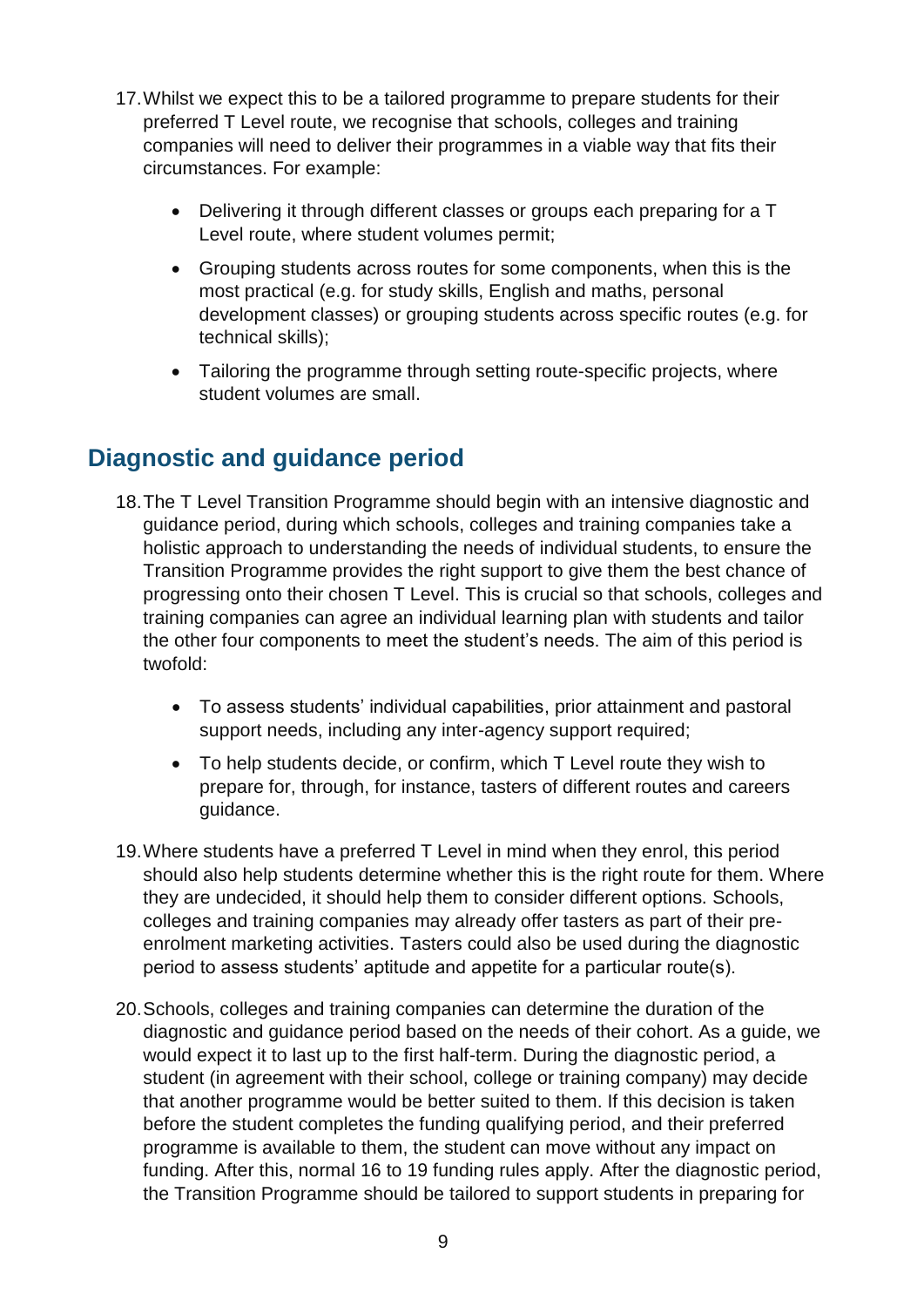their chosen route. Careers quidance should continue throughout the programme to help students make decisions about the next step that is right for them and aspire to achieve their full potential.

## <span id="page-9-0"></span>**English and Maths**

- 21.Employers are clear that English and maths are crucial employability skills and they are imperative to higher level study. English and/or maths will be an important part of the T Level Transition Programme for those who need to continue to study these in order to achieve their Level 2 by the end of their compulsory education or training.
- 22.As the T Level Transition Programme will be a type of 16 to 19 study programme, the 16 to 19 maths and English [condition of funding](https://www.gov.uk/guidance/16-to-19-funding-maths-and-english-condition-of-funding) will apply. Effective initial assessment will be needed to determine the most effective means of supporting good progress towards successful completion.
- 23.Schools, colleges and training companies have the flexibility to tailor the duration of this component according to their students' needs. However, GCSE and Functional Skills qualifications in English and maths are clear on the type of knowledge and skills students should learn over the course of their study of the qualification, to build confidence and recognise the importance of English and maths in work and life. For the Transition Programme, core English and maths teaching should be supplemented by content that is contextualised to reflect the T Level route the student wishes to pursue, making explicit the English and maths connections.

#### <span id="page-9-1"></span>**Work experience and preparation**

24.This will be an important component of the T Level Transition Programme, to enable the student to develop the skills, behaviours, attitude and confidence to successfully complete the T Level industry placement, and for future workplace readiness more generally; for example, time keeping, personal presentation, workplace behaviour. Students should have the opportunity for meaningful employer engagement throughout the programme. We expect this component to include the following:

#### <span id="page-9-2"></span>**High quality work experience**

25.This can include work shadowing, work tasters, work experience to give students exposure to a real workplace, ideally with an external employer on an external site. Work experience hours must be reasonable for a student of that age, and should reflect the most suitable pattern for the student and employer capacity. Work experience related to students' chosen T Level route is desirable but not a requirement of the Transition Programme, although site visits and work shadowing could still be route-specific. The ask of employers is significantly increasing through T Level industry placements, so schools, colleges and training companies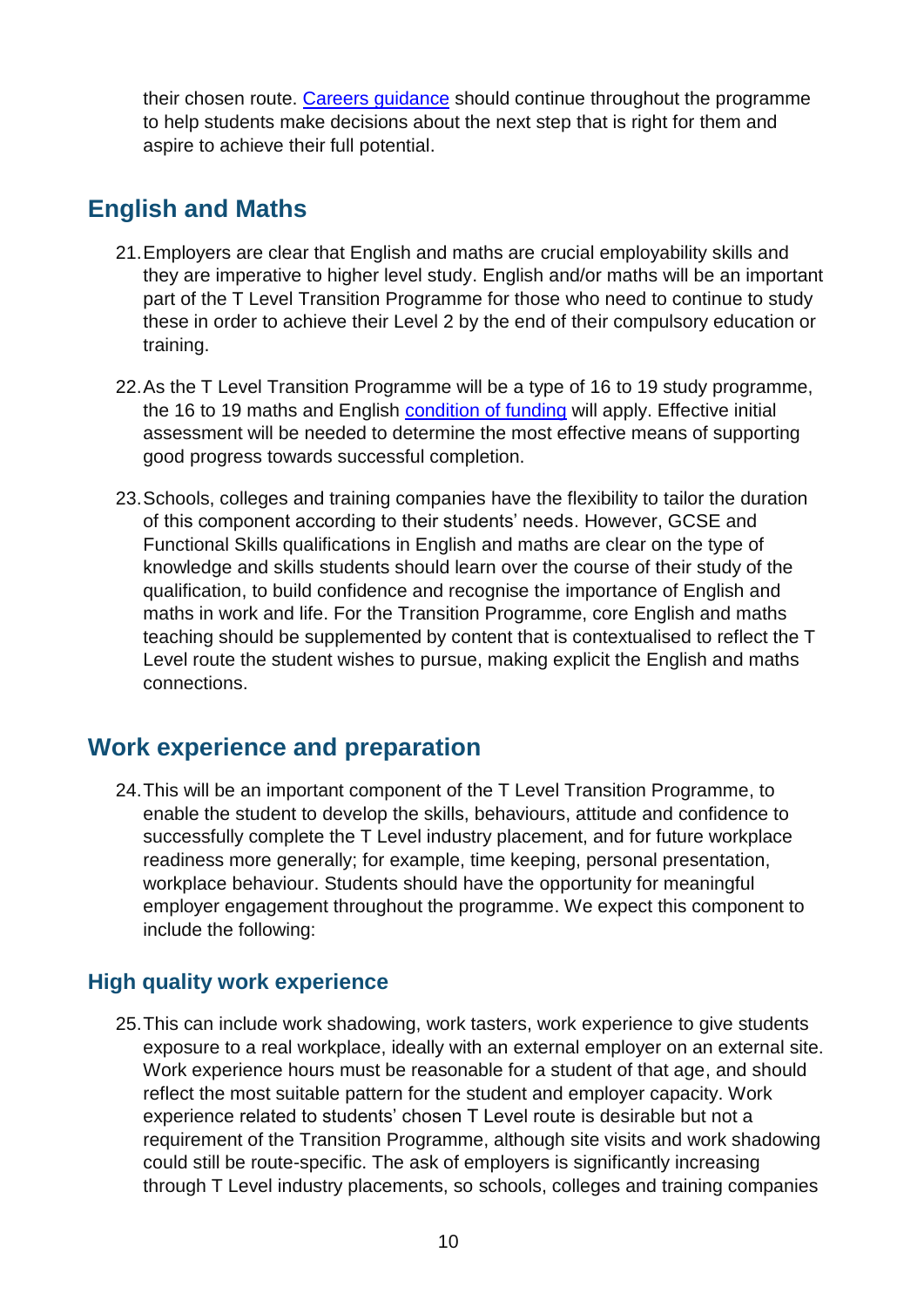need to consider employer capacity when arranging work experience for Transition Programme students, and consider broader opportunities for work experience where necessary. The [16 to 19 study programme guidance](https://www.gov.uk/government/publications/16-to-19-study-programmes-guide-for-providers/) includes guidance on work experience.

26.In setting up work experience, schools, colleges and training companies must consider, in discussion with the student and the employer, whether a young person with complex needs and/or SEND needs more support in the workplace than their peers, ensure adequate support is in place for these students, and that employers understand these needs.

#### <span id="page-10-0"></span>**Work preparation and employability skills development**

- 27.All students should receive relevant work preparation in advance of their work experience (e.g. talks, pre-visits, help with coordinating travel plans) to ensure students and employers get the most out of their experience. Its content is for schools, colleges and training companies and employers to agree. We expect this to include development of any personal and social skills; for example, timekeeping and workplace behaviour.
- 28.Schools, colleges and training companies should also support students to develop employability skills (e.g. problem solving, interview skills and CV writing) as part of the Transition Programme. Employability skills could be integrated into work preparation prior to work experience, as part of the route-based work-related projects, or as part of their pastoral support. Schools, colleges and training companies may also wish to develop students' understanding of workplace interactions e.g. dealing with difficult situations, forming relationships, how to communicate with employers.
- 29.Most young people are confident in their use and application of digital skills. However, there may be students who lack basic digital skills, and for whom development of these skills would be an appropriate part of the Transition Programme. Schools, colleges and training companies would need to undertake an initial assessment of a student's digital skills to determine this. Where possible, digital content should also be contextualised to reflect the student's chosen technical route.

#### <span id="page-10-1"></span>**Route-based work-related projects**

30.Work-related projects should support students' ability to apply knowledge and understanding. These should ideally relate to a student's preferred T Level route, as this can provide a key means of stimulating their interest in the T Level route they wish to progress onto, and as such can be a strong motivator for students. Schools, colleges and training companies should consider how they can make meaningful links to the workplace, such as engaging employers to introduce projects and provide feedback on outputs. These projects can also encompass delivery of technical skills – see section below.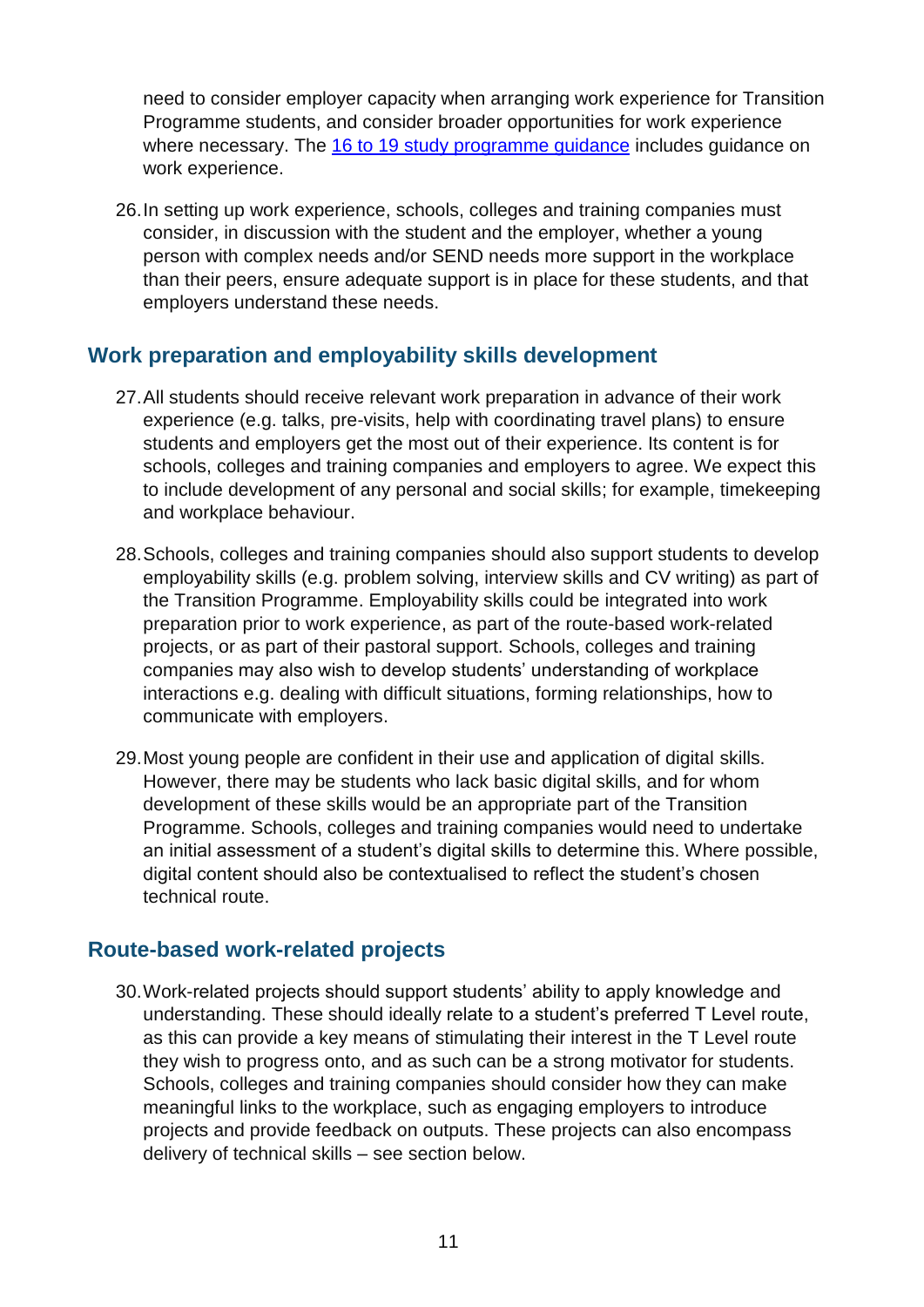*Useful links: The Gatsby Benchmarks describe a framework to help secondary schools and colleges deliver good career guidance to their students, including experiences and encounters with employers. For more information about the framework and to read about good practice and sources of support for schools and colleges, visit: [www.goodcareerguidance.org.uk/.](https://www.goodcareerguidance.org.uk/) The Careers Enterprise Company provides useful [guidance](https://www.careersandenterprise.co.uk/schools-colleges/understand-gatsby-benchmarks) on the Gatsby Benchmarks. The [Operating](https://www.instituteforapprenticeships.org/t-levels/developing-t-levels/)  [Instructions for Creation of Outline Content,](https://www.instituteforapprenticeships.org/t-levels/developing-t-levels/) which are specifically intended for use by T Level Panels developing outline content, include the T Level employability skills framework. This is not a teaching and learning tool, but may be of interest. The Association of Employment and Learning Providers (AELP) provides some useful [guidance on implementing work experience.](https://www.aelp.org.uk/resource-and-information-centre/resource-and-information-centre/publications/implementing-the-work-experience-element-of-the-16-19-study-programme-a-good-practice-guide/) DfE research into work experience and related activities in schools and colleges, which includes good practice in providing effective work experience, is available on [Gov.uk](https://www.gov.uk/government/publications/work-experience-and-related-activities-in-schools-and-colleges)*. *Preparing for Adulthood (PfA) have produced a useful [guide](https://www.preparingforadulthood.org.uk/downloads/employment/engaging-employers-to-find-work-experience-for-young-people-with-learning-difficulties-andor-disabi.htm) on engaging employers to find work experience for young people with learning difficulties and/or disabilities. The Association of Colleges (AoC) has published [Shaping communities –](https://www.aoc.co.uk/system/files/Shaping%20Communities.pdf) colleges and [social action](https://www.aoc.co.uk/system/files/Shaping%20Communities.pdf) to provide examples of community action. The website for the [#iwill](https://www.iwill.org.uk/) campaign on youth social action is also a useful resource.* 

#### <span id="page-11-0"></span>**Introductory Technical Skills**

- 31.The T Level Transition Programme should include introductory technical knowledge and practical skills to prepare students for their chosen T Level route. This component will be a strong motivating factor for students and will help to keep them engaged and interested. However, we do not expect that it will be the biggest component in terms of hours.
- 32.Schools, colleges and training companies should consider what technical knowledge and skills to include on the Transition Programme, based on what they consider to be effective preparation to support progression onto a T Level. They may wish to take into account the relevant T Level Technical Qualification (TQ) content when deciding what to include.
- 33.Schools, colleges and training companies could deliver introductory technical knowledge and skills in two ways:
	- I. **Through an existing level 2 technical qualification** that is both on [ESFA's](https://section96.education.gov.uk/?_ga=2.66436334.1370648633.1566377604-987700160.1480410053)  [list of approved qualifications for 14 to 19 year olds](https://section96.education.gov.uk/?_ga=2.66436334.1370648633.1566377604-987700160.1480410053) and available for 16 to 19 year olds.
	- II. **Non-qualification-based delivery of introductory technical content devised by schools, colleges and training companies.** This could be delivered as discrete modules, workshops, projects or as part of other components. This approach gives schools, colleges and training companies the flexibility to determine how much and what they feel is the most appropriate content to deliver, to prepare their students for progression onto a T Level, and how they wish to deliver it.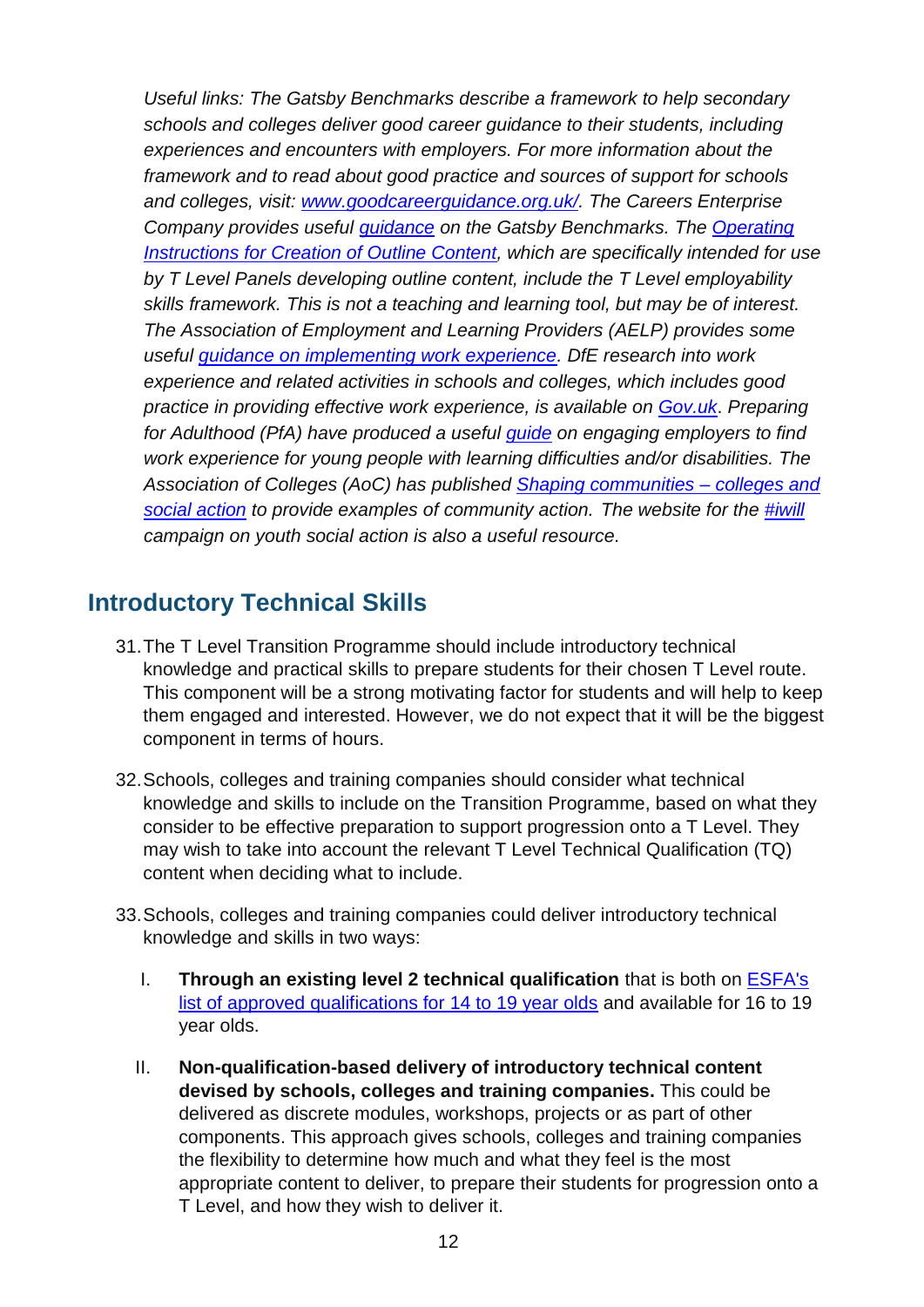- 34.Schools, colleges and training companies delivering technical content without the use of a qualification can develop their own approaches to this. This could include introducing Transition Programme students to some TQ content to begin familiarising them with it.
- 35.In addition, schools, colleges and training companies will have the flexibility to consider offering some level 3 'bridging' content towards the end of the Transition Programme, where they feel this is appropriate for their students. Allowing students to work towards some level 3 content could be motivating and it allows schools, colleges and training companies to formatively assess their readiness for level 3 study.

## <span id="page-12-0"></span>**Pastoral support and personal development**

- 36.Schools, colleges and training companies should ensure that students have access to relevant and meaningful pastoral support and personal development opportunities. This should complement the other components and be tailored to the student's individual needs, to facilitate their progression to a T Level. It is important that sufficient time is dedicated for this component from the start, with regular reviews of progress, to ensure barriers are not preventing progress in the other components.
- 37.Pastoral and development support should help students address their barriers to learning, and support emotional and/or mental health difficulties. This could include individual mentoring, personal development tutoring or specialist services/agency support and, for example:
	- activities to develop confidence and resilience;
	- group work to develop communications skills;
	- tutorials and seminars (including careers education);
	- life skills, such as: the ability to travel independently, personal finance.
- 38.Supporting the development of study skills, and reflective and resilience skills, will be important in preparing students for the type of level 3 study and assessments they will encounter on a T Level. Study skills could be developed through a structured set of activities, such as opportunities to develop reading, writing, referencing and interpretation.
- 39.*Useful links: The AoC has a [web page](https://www.aoc.co.uk/funding-and-corporate-services/employment/sharing-practice/health-and-wellbeing/useful-resources) on supporting health and wellbeing in colleges, which includes resources and case studies, and has produced a resource pack on [Supporting Student Mental Health and Wellbeing in Colleges.](https://www.aoc.co.uk/sites/default/files/Supporting%20Student%20Mental%20Health%20and%20Wellbeing%20in%20Colleges%20-%20A%20Resource%20Pack_0.pdf)*

## <span id="page-12-1"></span>**Additional flexible content**

40.In addition to the five core content components, schools, colleges and training companies have the flexibility to add elements to the T Level Transition Programme, where this supports the needs of their students and where they feel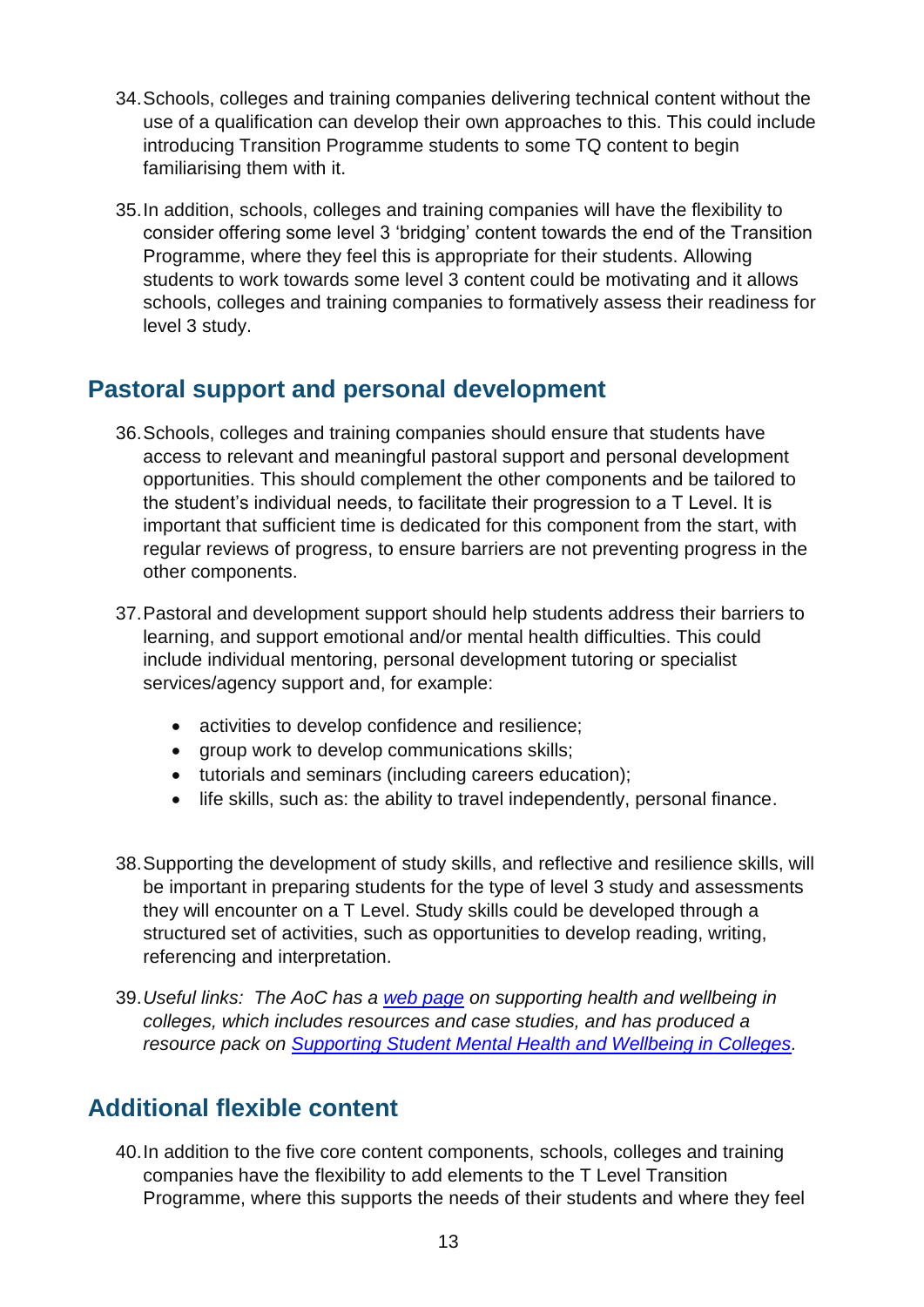this is important preparation to support progression to a particular T Level route. For instance, a science qualification/content, health & safety/first aid at work qualification, or food hygiene certificate where schools, colleges and training companies feel this is relevant to support progression to a particular T Level route.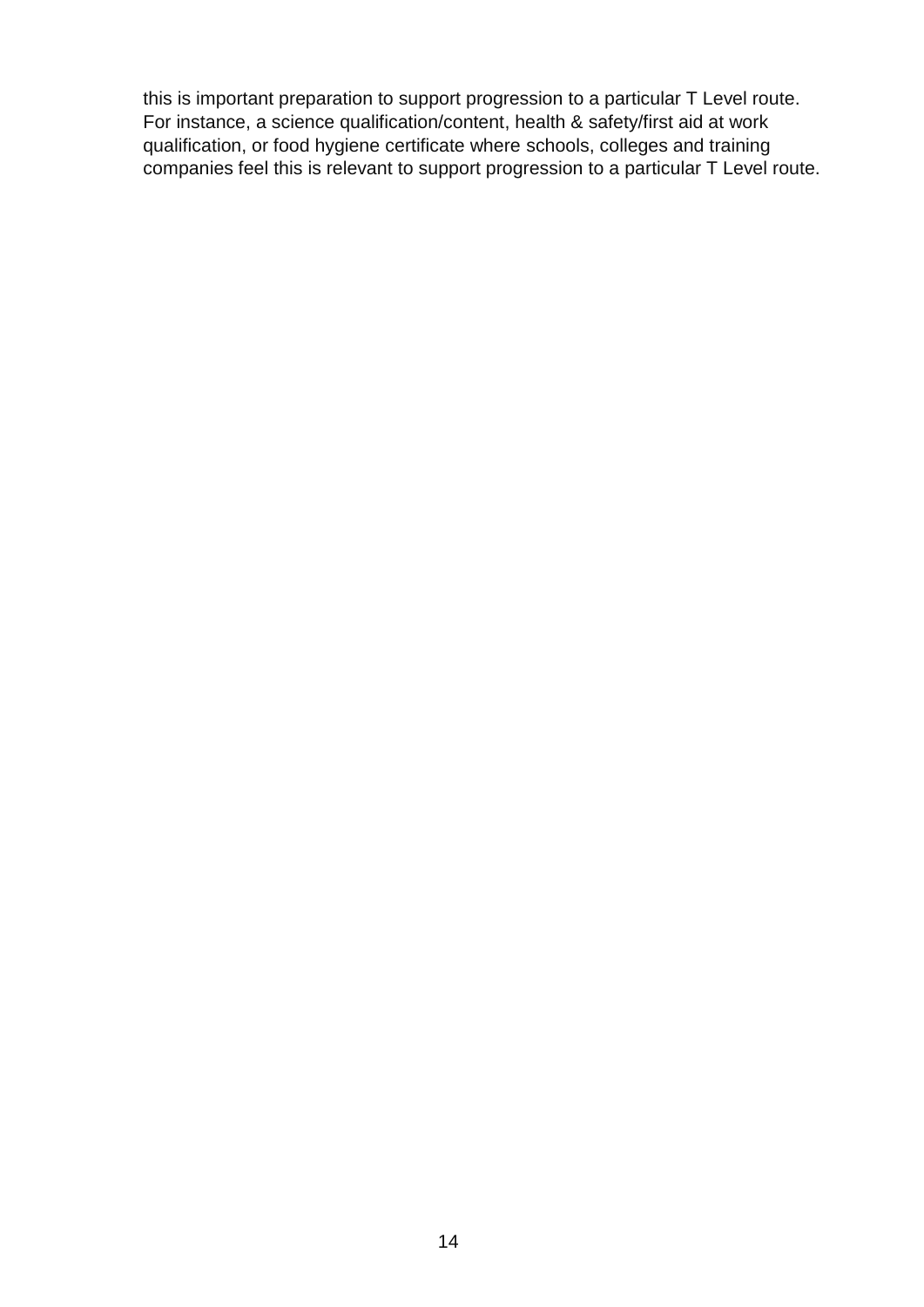# <span id="page-14-0"></span>**Achievement**

#### <span id="page-14-1"></span>**Progress and achievement on the Transition Programme**

- 41.Schools, colleges and training companies are expected to ensure that a student's progress in each component is recorded to allow students to reflect on what they have learnt and to assist the schools, colleges and training companies' monitoring, tracking and intervention practices.
- 42. The Transition Programme is intended for students who will progress to a full T Level programme. If they wish, schools, colleges and training companies may award locally recognised certificates for achievement of the T Level Transition Programme, showing what students have achieved and can decide what these certificates include.

#### <span id="page-14-2"></span>**Progression to a T Level**

- 43.The aim of the Transition Programme is to prepare students to progress onto and succeed on T Levels, so we want and expect the vast majority of students to progress to T Levels.
- 44.Whilst completion of the Transition Programme would be considered good preparation for supporting progression to a T Level, it will not in itself lead to automatic enrolment onto a T Level. Students will need to apply for entry to a T Level as part of a school, college or training company's normal enrolment practices. Schools, colleges and training companies retain the discretion to make the final decision on their T Level cohort. They will need to make this clear to students at the outset.
- 45.If a student has not developed the skills needed to progress to a T Level following the support of the Transition Programme, the student and the school, college or training company will need to determine the most appropriate next step for them. This may include considering, for instance, other level 2 or level 3 study programmes, apprenticeships or direct entry to the workplace as appropriate (if compliant with the raising of the participation age). For students not progressing onto a T Level, the Transition Programme should have significantly increased their skills and given them work experience they can reference in their CV. We expect the school, college or training company to ensure that these students are given the appropriate careers guidance to help them secure appropriate next steps and that they are supported to complete any qualifications, including English and maths, begun on the Transition Programme.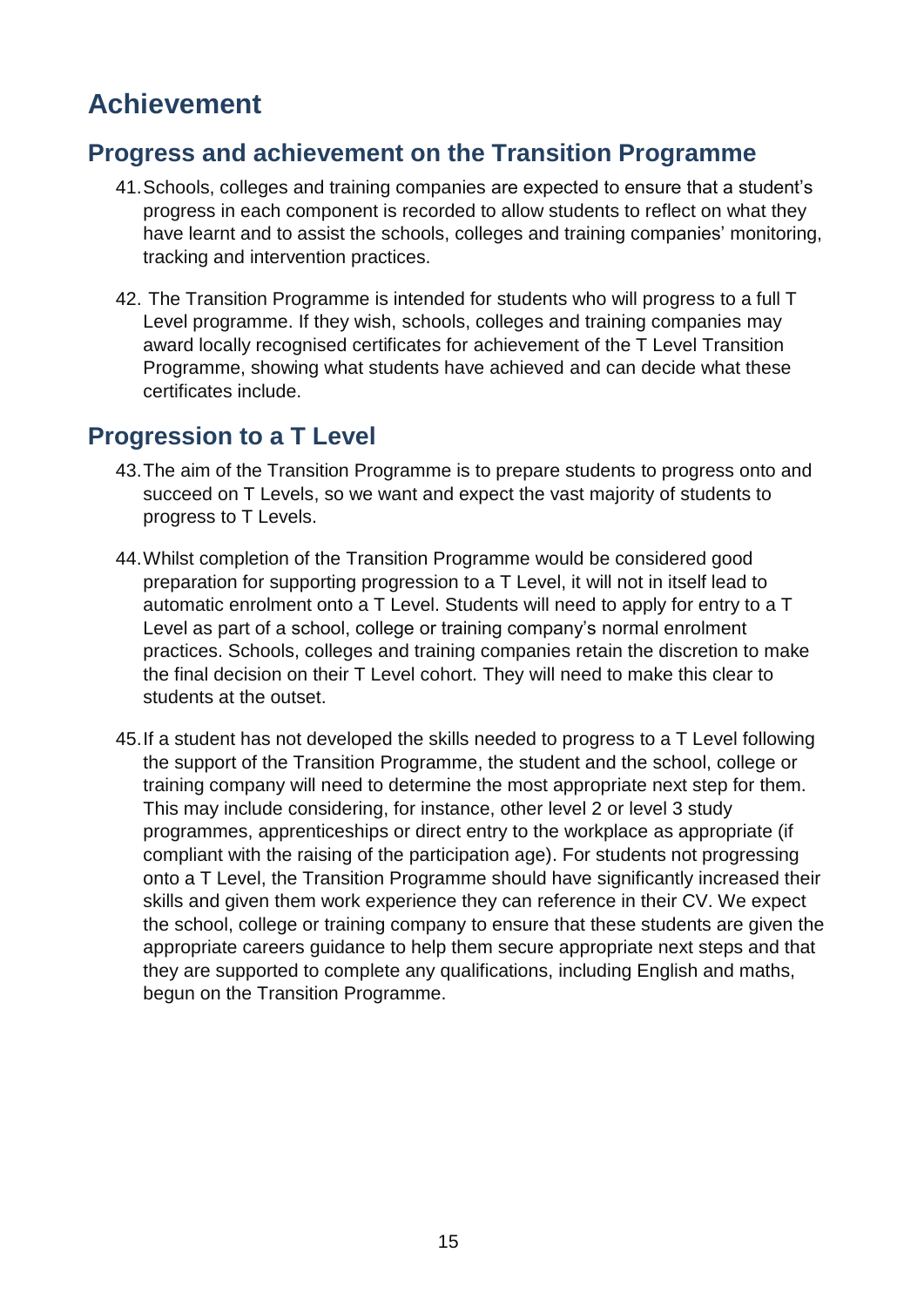# <span id="page-15-0"></span>**Planned hours and funding**

## <span id="page-15-1"></span>**Duration**

- 46.The T Level Transition Programme should be delivered as full or part time study in accordance with existing 16 to 19 funding rules. In most instances, we would expect it to be a meaningful programme delivered in up to a standard academic year.
- 47.Schools, colleges and training companies will have the flexibility to move students onto a T Level during the Transition Programme, where they have progressed sufficiently to be ready and where this is a viable option. Where progressing early is not viable, schools, colleges and training companies are expected to use their flexibility to ensure students are engaged with meaningful, stretching and challenging activities in further preparation for their chosen T Level route.
- 48.Schools, colleges and training companies have the discretion to determine how best to meet the needs of SEND students, in line with the broader study programme guidance. For students with an EHC plan this might mean delivering the programme over a longer time period. The [SEND Code of Practice](https://www.gov.uk/government/publications/send-code-of-practice-0-to-25) sets out the responsibilities of post-16 providers for young people with SEND, both with and without an EHC plan.

## <span id="page-15-2"></span>**Planned hours**

- 49. The T Level Transition Programme must be delivered within the existing study [programme funding rules.](https://www.gov.uk/guidance/16-to-19-education-funding-guidance) We expect it to be a full time study programme with a minimum of 540 planned hours (as per our funding guidance, full-time study programmes for 16 and 17 year olds are expected to be on average 600 hours) to allow sufficient time to deliver the five components. A part-time programme may be agreed in certain circumstances, as per the [16 to 19 study programme](https://www.gov.uk/government/publications/16-to-19-study-programmes-guide-for-providers/)  [guidance.](https://www.gov.uk/government/publications/16-to-19-study-programmes-guide-for-providers/) [Planned hours](https://www.gov.uk/guidance/16-to-19-funding-planned-hours-in-study-programmes) are timetabled and supervised by the school, college and training company and are agreed between the institution and the student at the start of their study programme. Schools, colleges and training companies must ensure that the number of hours are realistic and deliverable. The Transition Programme will not include the extra hours that will be needed for T Levels and will not therefore attract the additional T Levels funding.
- 50.Planned hours are a fundamental element of the funding allocation process, which uses data recorded in the Individualised Learner Record (ILR) and the school census. This data is used to calculate future funding allocations so it must accurately reflect the learning activities being taken by each student. Errors in recording planned hours are likely to have an impact on an institution's funding allocation.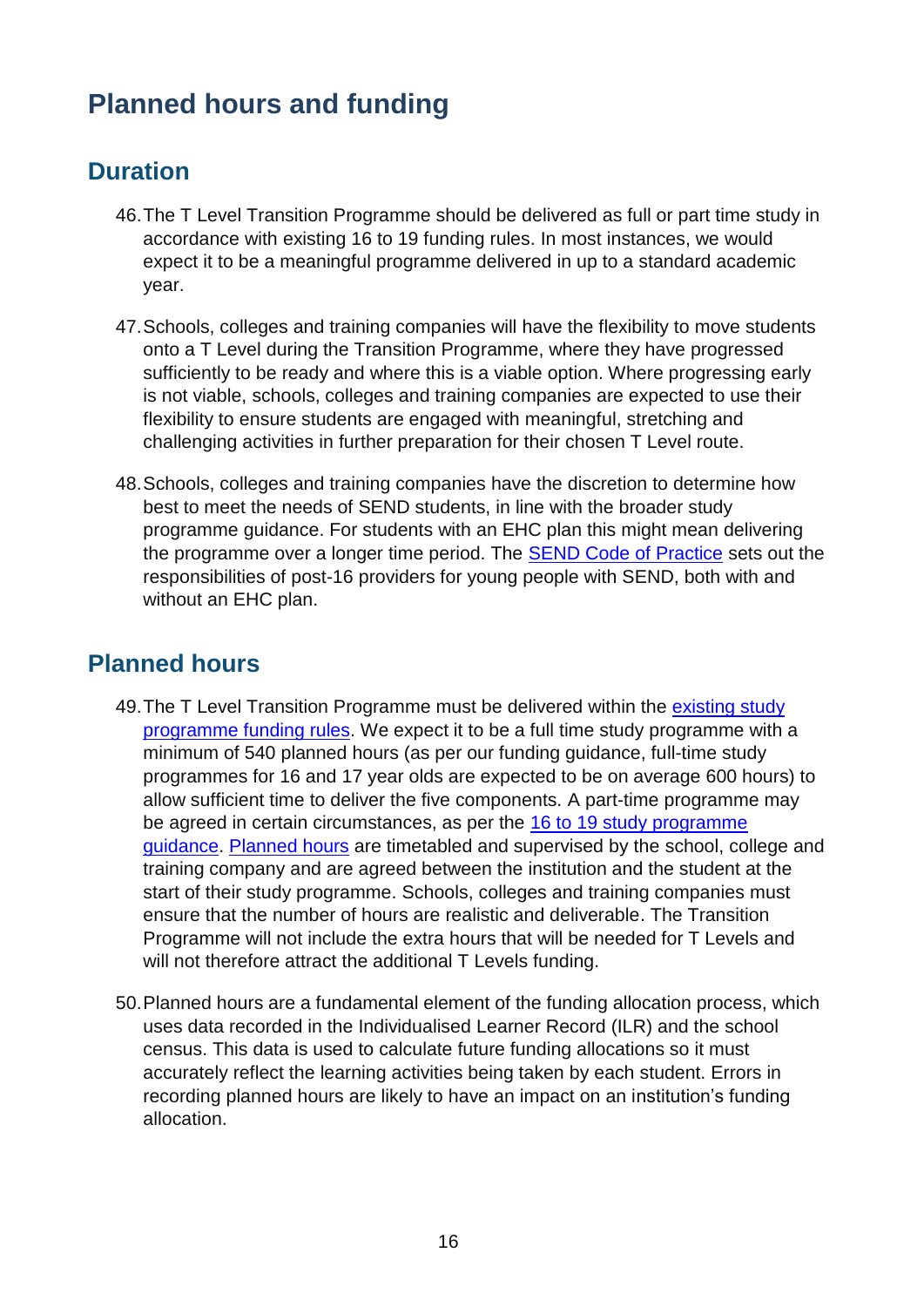## <span id="page-16-0"></span>**Core aim**

51.Every study programme must have a core aim recorded against it, which is the principal activity or core purpose of a student's programme. There will be a new programme aim – The T Level Transition Programme aim – that schools, colleges and training companies will be required to use when a student is on the T Level Transition Programme. Schools, colleges and training companies will also be required to select the relevant route-specific programme type, to reflect the T Level route for which the Transition Programme is preparing them. Subsidiary aims should also be recorded for additional qualification activity. The core aim must be agreed between the student and the school, college or training company.

#### <span id="page-16-1"></span>**Retention**

52.The retention criteria for 16 to 19 study programmes will apply to the T Level Transition Programme. Each student who remains to the planned end date of their study programme, or who is recorded as completed or continuing, is classed as 'retained' and receives full funding. Each student who is not retained attracts 50% of the full funding rate, as long as they have completed the qualifying period (6 weeks for full time students and 2 or 6 weeks for part time students depending on programme length).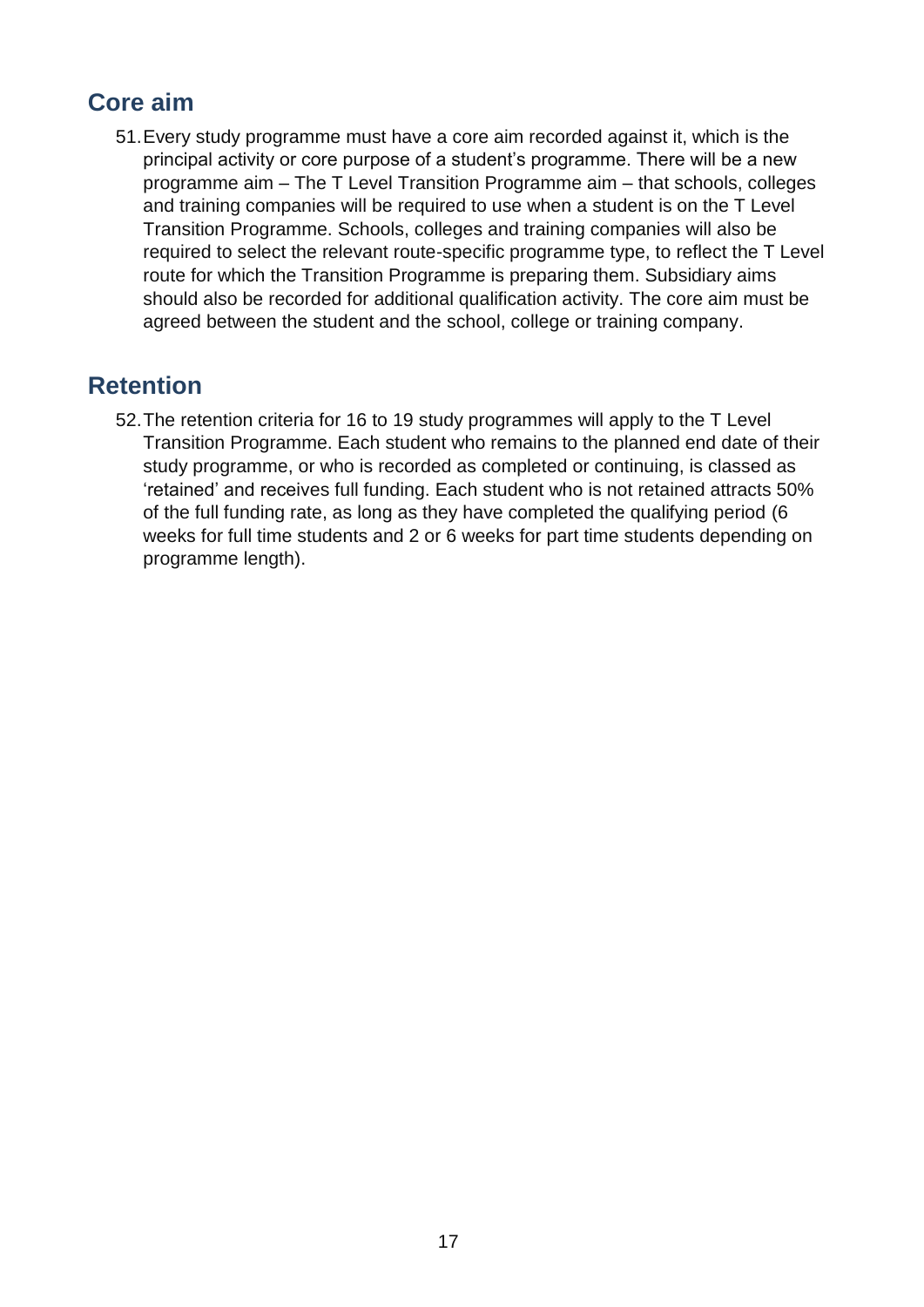# <span id="page-17-0"></span>**Ensuring quality**

- 53.To ensure a focus on getting the best outcomes for young people, the Department will use data on progression from the T Level Transition Programme in 2020/21, to support the development of accountability measures that will be published following national roll out. The data to be reviewed will include:
	- The number of students going from Key Stage 4 to the T Level Transition Programme;
	- How many students complete the T Level Transition Programme;
	- Where students go after completing the T Level Transition Programme, including the percentage that progress to and complete a T Level.
- 54.The Transition Programme will be subject to Ofsted inspection under the [Education Inspection Framework](https://www.gov.uk/government/publications/education-inspection-framework) (in place from September 2019), as 16 to 19 study programmes are and as T levels will be.

#### <span id="page-17-1"></span>**Monitoring**

55.Schools, colleges and training companies will have some discretion about who they enrol onto the T Level Transition Programme, as they are best placed to decide which individual students are most likely to benefit from it, in order to progress onto and succeed on a T Level. As part of their assurance processes, the Education and Skills Funding Agency already monitors school, college and training company behaviour in relation to funding rules. We will enhance this monitoring for the Transition Programme, to assess how well its delivery reflects the intended target group. This will include internal in-year monitoring of data on the volumes and characteristics of students enrolled on the programme, as well as data on subsequent completion and progression onto T Levels. Whilst we are confident that schools, colleges and training companies will enrol students onto the Transition Programme in line with its intended target group, we will monitor school, college and training company data to identify where that is not the case. We will contact schools, colleges and training companies, as with other funded study programmes, should this monitoring highlight unusual enrolment patterns. We may consider whether controls may be needed in future.